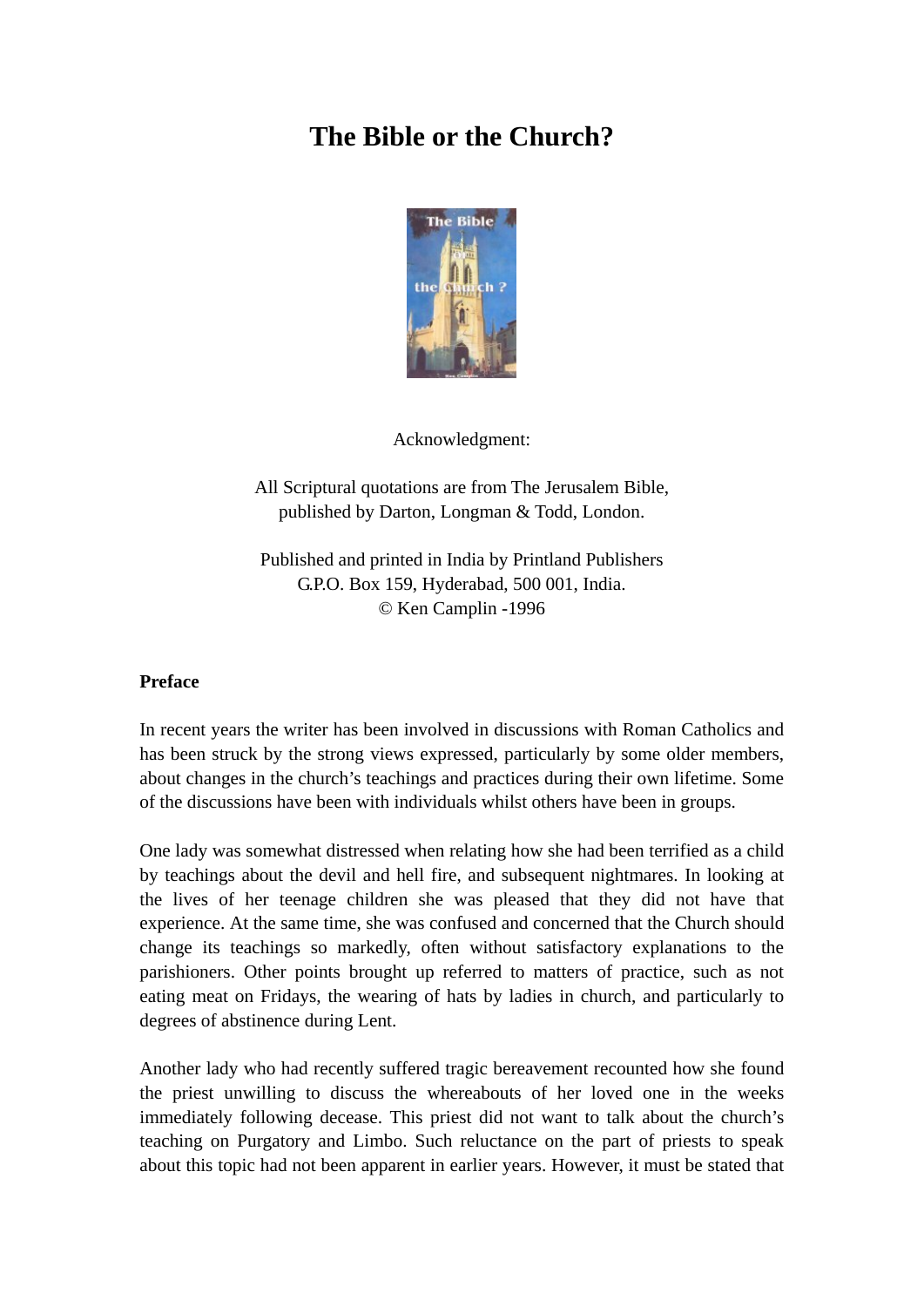there have been occasional reports recently of some priests making references to hell fire in their sermons.

It would seem obvious that there is a need for a supreme and unchanging authority in order to answer questions of belief and practice. The Bible presents an "everlasting gospel" in a changing world.

# **THE BIBLE OR THE CHURCH?**

The Question of Supreme Authority What is the Bible?

The Bible is a collection of books contained in two main parts - Old Testament and New Testament, sixty-six books in all, bound in one volume. By the time of Jesus Christ the books of the Old Testament were generally recognised as Divine by the Jews, but the growth of the Old Testament had begun much earlier. Over many centuries the books grew to be accepted as Holy Scripture. The Bible was produced for ordinary common people and was written in the language spoken by Hebrews and Greeks in their homes and public place. The Old Testament was written in Hebrew and the New Testament in Greek. Shortly before the coming of Christ the Old Testament was translated into Greek in Alexandria. (This translation is known as the Septuagint-there were seventy translators).

In the Fourth Century A.D. Jerome made a Latin version, and in the original translation the Apocrypha was excluded. Jerome's Vulgate Version was the Bible of Western Europe for over a thousand years. The Roman Catholic Church jealously guarded this Latin version and forbade translations into common tongues. Before the Reformation the Bible was regarded as a book for priests only. In the Fifteenth Century, Luther and other reformers brought about a tremendous change. The Holy Scriptures were soon translated into many European languages. Tyndale produced the first printed New Testament in English in the face of great hostility from the Catholic Church. He paid with his life for his devotion to the translation and distribution of the Bible. As he was dying at the stake, Tyndale uttered the cry: "Lord, open the King of England's eyes". After Tyndale's death it wasn't long before King Henry VIII gave orders that every parish church in England should have a copy of the English Bible.

# **Inspiration**

The Scriptures assert that they were 'God-breathed' or inspired. The Bible's claims to be God's Book are attested by the Apostle Peter:

"It was not any cleverly invented myths that we were repeating when we brought you the knowledge of the power and the coming of our Lord Jesus Christ … Because no prophecy ever came from man's initiative. When men spoke for God it was the Holy Spirit that moved them" (2 Peter 1:16 and 21).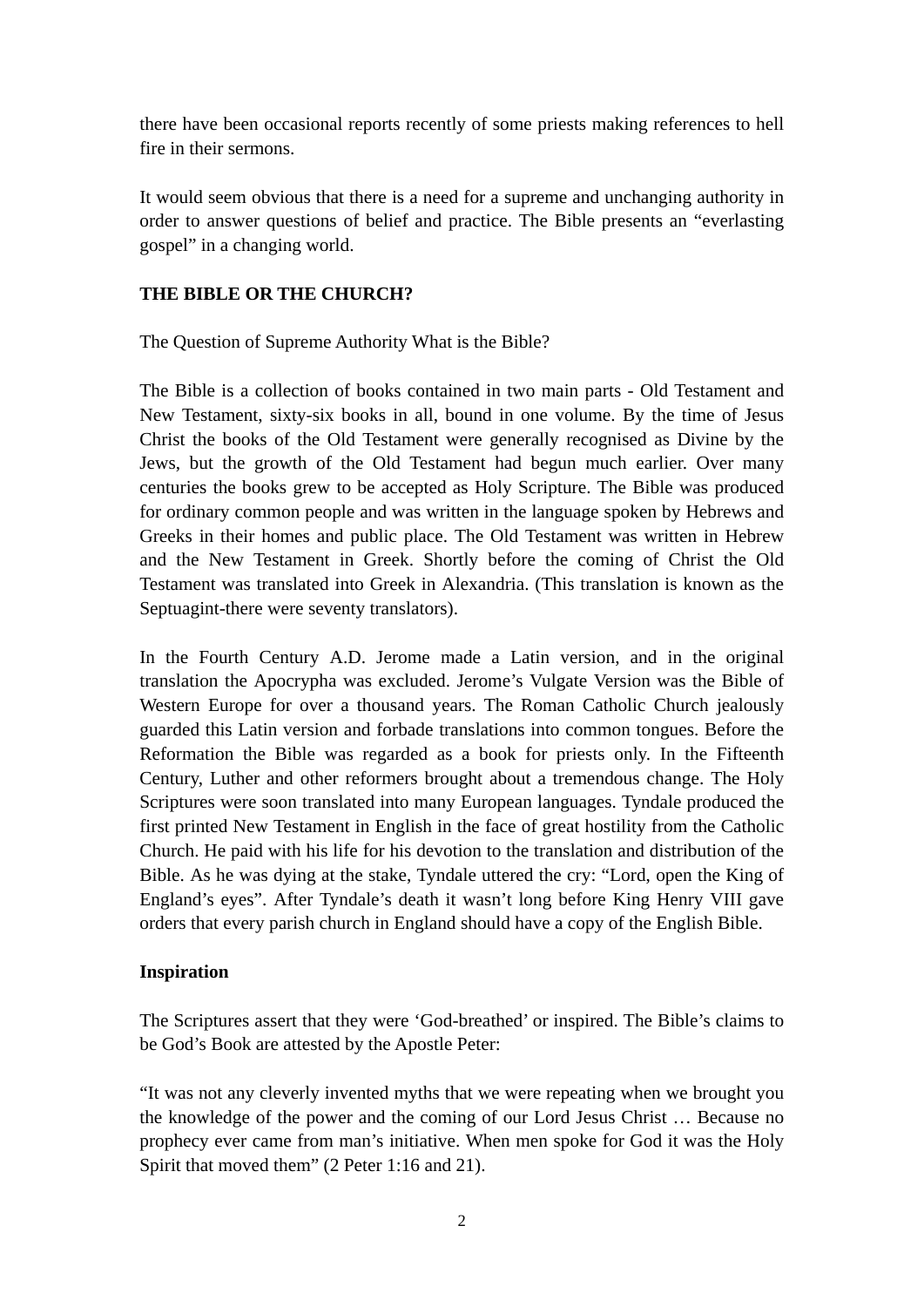The Bible is God's direct revelation to men and women concerning His plan and purpose with His creation. The structure of the Bible and the themes running through its pages demonstrate a unity of purpose. The dominant and unifying theme of the Bible concerns the life and work of the Lord Jesus Christ. This can only be explained satisfactorily in terms of its Divine origin. The writers were inspired by God to write, but miraculously their individuality is readily recognised. The prophet Amos was a herdsman and it shows. Luke the gospel writer was a doctor and well educated man, and it shows. The Spirit of God was the power and authority behind the words, the message came from God. The writers of the books of the Old and New Testaments were the instruments of this revelation.

#### **The Canon**

The word Canon was used to describe those books recognised as being of Divine origin. The Canon was produced gradually, but each book was promptly accepted as the Word of God. The distinctive character and authority of each book ensured that it was accepted as Divinely inspired. The Apocryphal books were written after the time of Malachi, the last of the Hebrew Prophets, and before the birth of Christ. There is no mention of these works in the list of Hebrew Scriptures recorded by the Jewish historian Josephus (A.D. 30 - 100), and they are not to be found in the Jewish Talmud (a commentary on the Old Testament). The Jews do not accept these writings as part of the Hebrew Old Testament. There was considerable debate regarding the Canon after A.D. 70. Questions were raised about the inclusion of Proverbs, Ecclesiastes, and The Song of Solomon. At the Council of Jamnia in A.D. 110, after much careful discussion, these books were accepted. No books previously in the Canon were expelled and those books which they declined to accept had never been seriously considered as part of the Canon. All books that were included in the Old Testament were already acknowledged to be 'God-inspired' and authoritative. Some of the books not accepted into the original Old Testament Canon came to be called the Apocrypha. It is significant that Jesus and the New Testament writers do not quote from the Apocryphal books, especially in view of the fact that the New Testament contains over two hundred direct quotations and more than three hundred allusions to the Old Testament Scriptures. Paul quoted Greek poets, but did not quote any words from the Apocrypha.

Contrast the books of the Old Testament with those in the Apocrypha, and likewise contrast those in the New Testament with the writings of the Apostolic Fathers; the distinction is clear cut - there can be no doubt as to which are 'in' the Bible and those which are 'outside'. The Early Church Fathers rejected the inclusion of the Apocryphal books in the Old Testament Canon. Jerome (A.D. 374 - 410) did not include these works in his original Vulgate Translation. He regarded them 'as suitable only for devotional reading, but not appropriate for confirming Church doctrine'. It wasn't until the Council of Trent in 1546 that the Roman Catholic Church gave formal canonical status to the Apocrypha. In Catholic Bibles the Apocryphal writings are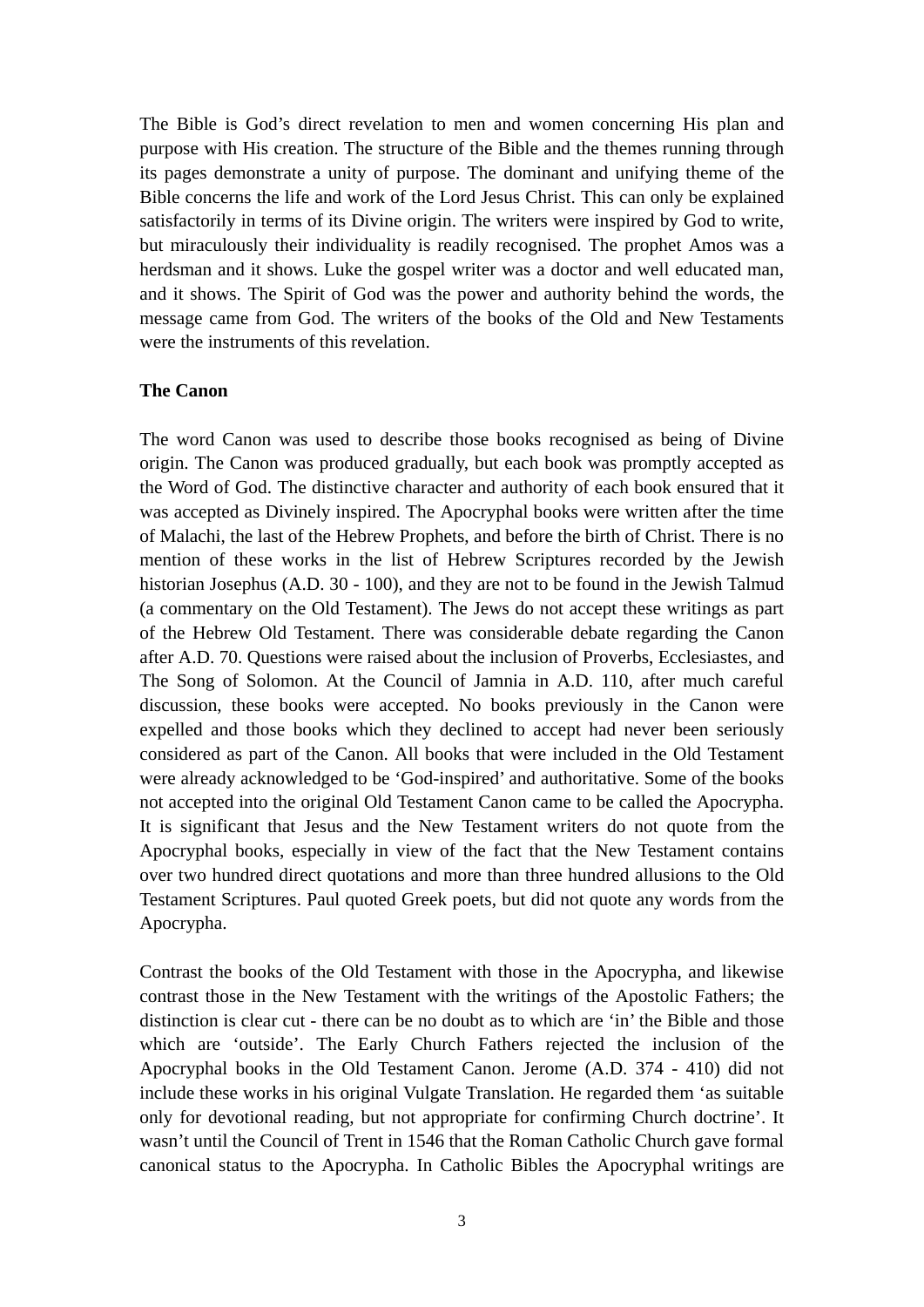usually incorporated within the Old Testament scriptures on the basis of their historical relevance. Luther collected Apocryphal Books together, and presented them as a unified supplement at the end of the Old Testament. It has been the practice of Protestants since Luther's time to separate Apocryphal writings from those regarded as Divinely inspired, and in some non-Catholic Bibles the Apocrypha is inserted between the Old and New Testaments.

## **The Authority of the Scriptures**

The Canon of the Old Testament was endorsed by the Lord Jesus Christ. He quoted extensively from all parts of the Holy Scriptures (the Old Testament) and accepted its authority. After His resurrection he told the disciples that everything that had happened to Him was a fulfillment of prophecies recorded in the Old Testament - Luke 24:25-27, 44.

The New Testament had not yet been written, so Jesus could not endorse it in the same way as lie attributed Divine authority to the Old Testament books. We must remember that the Roman Catholic Church did not exist at that time, (nor did the New Testament as we know it). Did the Almighty make different arrangements for the collection and authorisation of the Books of the New Testament? No. The principles underlying the Canon of scripture apply equally to the Old and New Testaments.

The New Testament Canon came into being hen the earliest portions of these Divine scriptures were circulated in the early churches during the first century. The Synod of Hippo in A.D. 393 listed the 27 books of the New Testament, but it did not confer upon them any authority which they did not already possess. It plainly recorded the fact that their Divinity had long been recognised.

If we accept that the Scriptures were produced by men who were inspired by God, then it is unreasonable to suggest that there was a process of selection and endorsement which was left entirely to humans. If men had the last word, then it follows that there would be the real possibility of some inspired books being left out. Some which were not inspired would be included in the Bible. If the compilation of the Holy Bible did depend on human judgement, then members of each generation would have the right to exercise their own judgement. Such a foundation would be untenable.

The Scriptures of the Old and New Testaments assert their own authority. The books in the Old Testament make persistent claims to be Divinely inspired by the use of such phrases as; "Thus says Yahweh ...". "Listen to the word of Yahweh ...". Such claims are not be found in the apocryphal books, and some appear to disclaim divine inspiration (see the Prologue to Ecclesiasticus, and I Maccabees 9:27, also 1 Maccabees 14:38-41).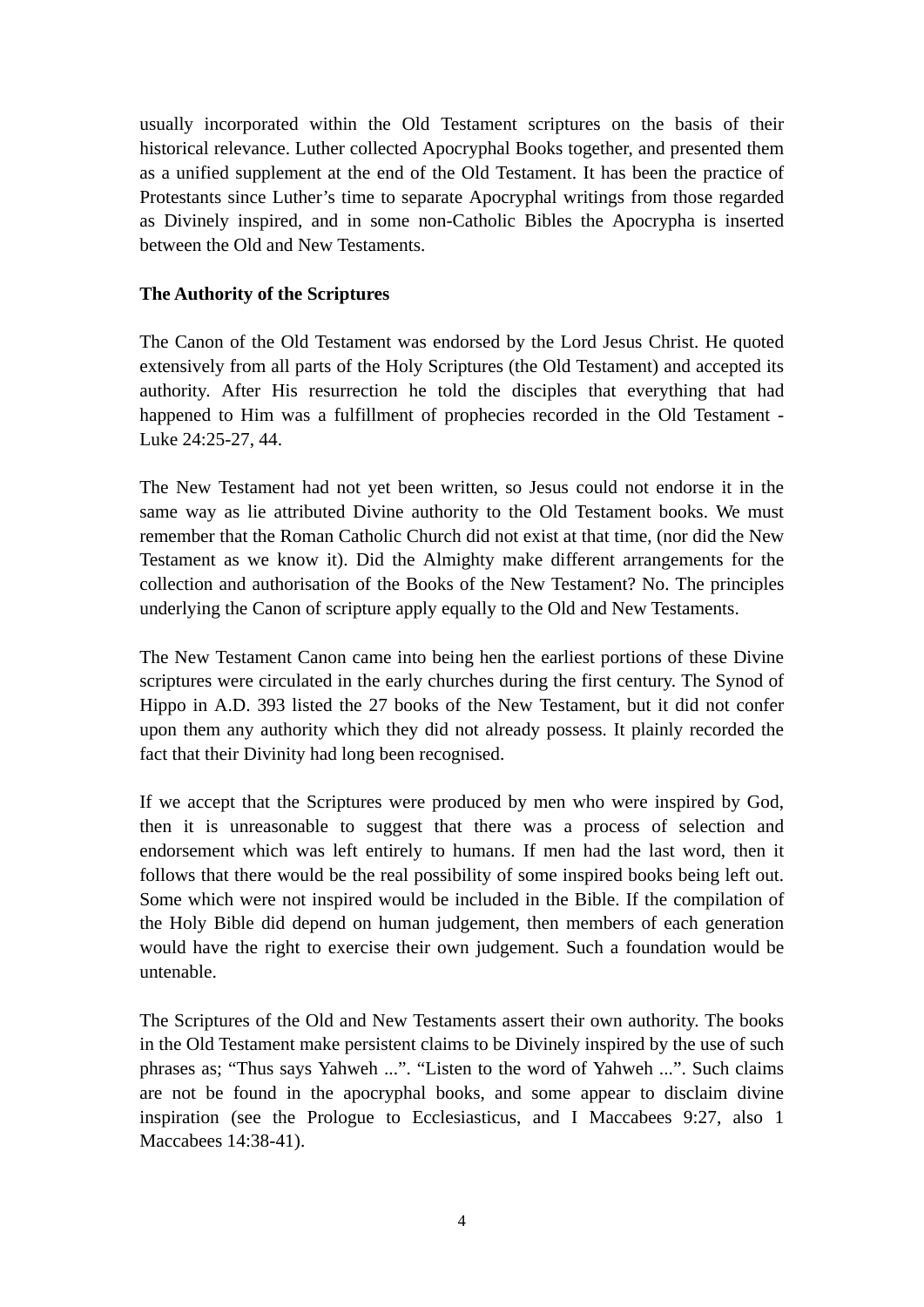God revealed Himself to men over the centuries. One of the important principles of this revelation was that once the Divine message had been received it was not to be added to, and no part of it was to be discarded. "You must add nothing to that I command you, and take nothing from it, but keep the commandments of Yahweh your God just as I lay them down for you," Deuteronomy 4:2. (See also Proverbs 30:5-6).

It should be noted that these words were written many centuries before the establishment of the Roman Catholic Church.

## **Reading the Bible**

Some Catholics are under the impression that it is wrong to read the Bible themselves. This is due to historical factors. In late mediaeval times the Catholic Church excommunicated and occasionally burned persons who undertook to provide the Bible in a language which the laity could read and try and understand themselves. The Council of Toulouse in 1129 decreed that the Bible in the common language of the people was to be listed on the Church's Index of forbidden books. Thus it was officially indicated that ordinary people were to be prevented from reading the Bible. The New Catholic Encyclopedia refers to the Church's decision at the Council of Trent:

"... the Council declares that no-one, relying on his own ingenuity, in matters of faith and morals pertaining to the development of the Christian doctrine, should distort Sacred Scripture to suit himself, contrary to that sense which the Holy Mother Church has held and continues to hold, whose place it is to judge concerning the true sense and interpretation of Holy scriptures". (Denz 1507).

It is true that the First Vatican Council in 1870 stated that:

"The Bible is held as sacred and canonical, not because approved by the Church's authority, but because written by the inspiration of the Holy Spirit, having God for author, and delivered as such to the Church herself."

This declaration asserts that God impressed His authority on the Scriptures including the Apocryphal books. It is accepted by Roman Catholics that the Church itself speaks authoritatively on issues of faith and morals. The First Vatican Council decreed that when the Pope speaks ex cathedra he is 'beyond the reach of error', and his pronouncements have to be accepted. In such circumstances is it not likely that any Roman Catholic would wonder what the Church's interpretation of the Bible would be? He would be reluctant to accept the responsibility of making up his own mind. On the other hand the Protestant attitude is that the Bible was written for the common people and that everyone should be able to read the Bible and seek to understand its message for him or herself.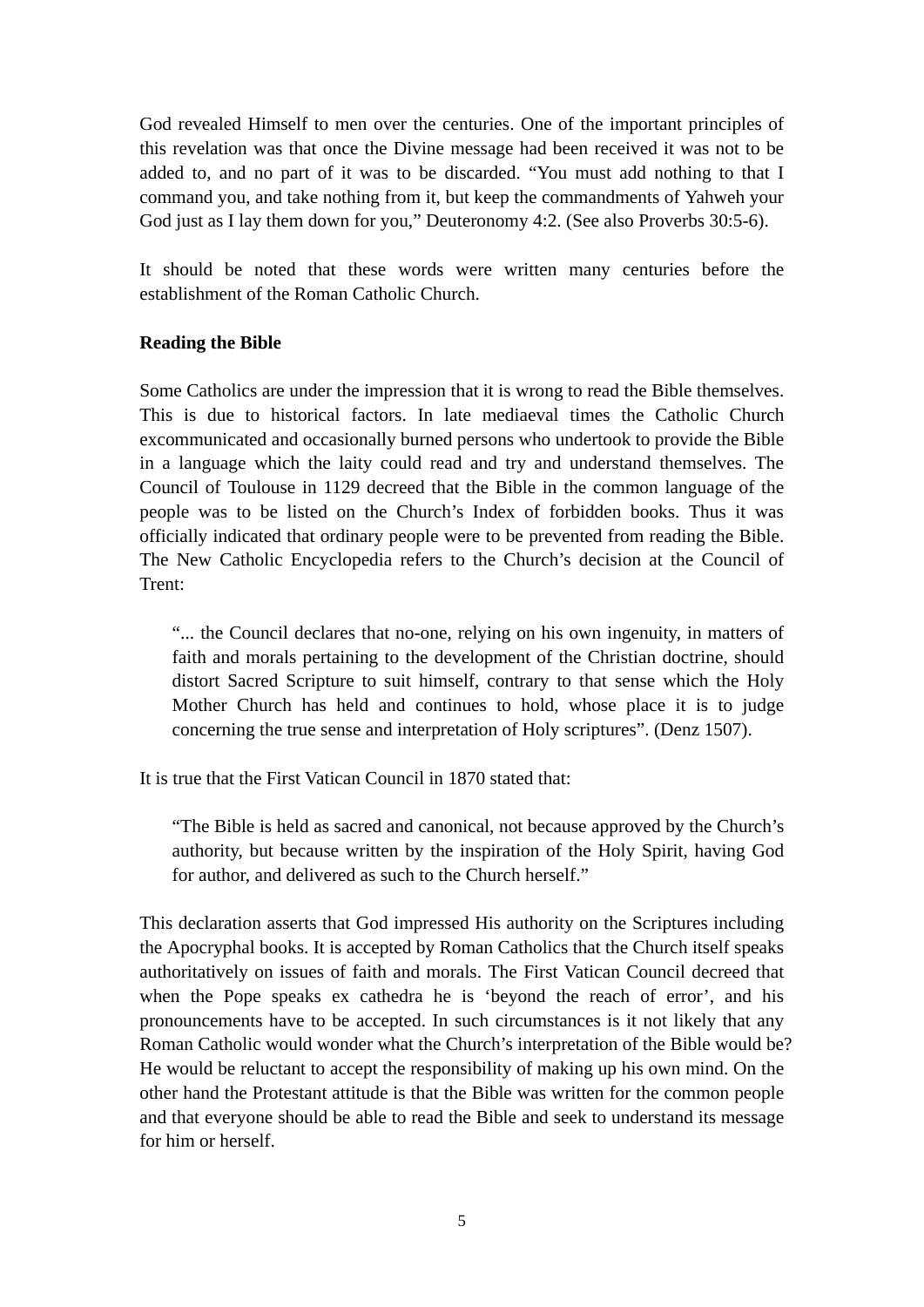In the early Church the preachers and teachers directed interested people and believers to read the Scriptures and verify their teachings for themselves. Cyril of Jerusalem declared: 'Do not believe me simply, unless you receive the proof of what I say from Holy Scripture'.

# **The Living Voice**

It is sometimes claimed that in order to really understand the true message of the Bible there is the need for an authoritative 'Living Voice'. The Council of Trent emphasised the importance of recognising that true Christianity is contained in the written books of the Old and New Testaments and in the unwritten 'Tradition'. On this basis it is argued that we cannot rely on our own judgement when reading the Bible but require the guidance of authoritative Church leaders to determine the Truth. It is claimed that they have acquired such authority by receiving the oral tradition handed down by Christ and the Apostles.

This body of knowledge is in addition to the written Word. It also finds expression in pronouncements of Church Councils and in Ecclesiastical Decrees. This 'Tradition' takes precedence over the written word and interprets it. In effect, 'Scripture means what the Church says it means'. By contrast others who accept the supreme authority of the Bible regard it as the touchstone for determining claims to the Truth, and see the Holy Scriptures as independent of any church or system.

The Pope, regarded as God's representative on earth, can legislate, it is claimed, on issues additional to the Bible as new situations arise. There are very distinctive doctrines in the Roman Catholic Church which have developed from 'Tradition'- a few are supported by quotations from the Apocrypha, but others do not have scriptural or Apocryphal support. These doctrines include the Mass, Worship of the Virgin Mary and the Doctrine of the Immaculate Conception, Indulgences on the basis of the Treasury of Merits, the Celibacy of Priests, and the Infallibility of the Pope.

Do we find confirmation of these teachings and certain other current practices of the Catholic Church in the Bible? No. The Holy Scriptures are silent on these matters. Has the Church the right to formulate new teachings which are not supported by the Scriptures? How do we know whether or not a particular church or system is setting forth true Christianity? Surely it is only by comparing its teachings with a recognised authority- the Bible. It is surely evident that either the Bible or the Church must be the ultimate authority-it cannot be both. Serious warnings forbidding the adding to, or subtraction of, words from the revelation given by God have been noted already.

It is clearly stated that the written word is sufficient for salvation.

"... you have known the holy scriptures - from these you can learn the wisdom that leads to salvation through faith in Christ Jesus." (2 Timothy 3:14-17).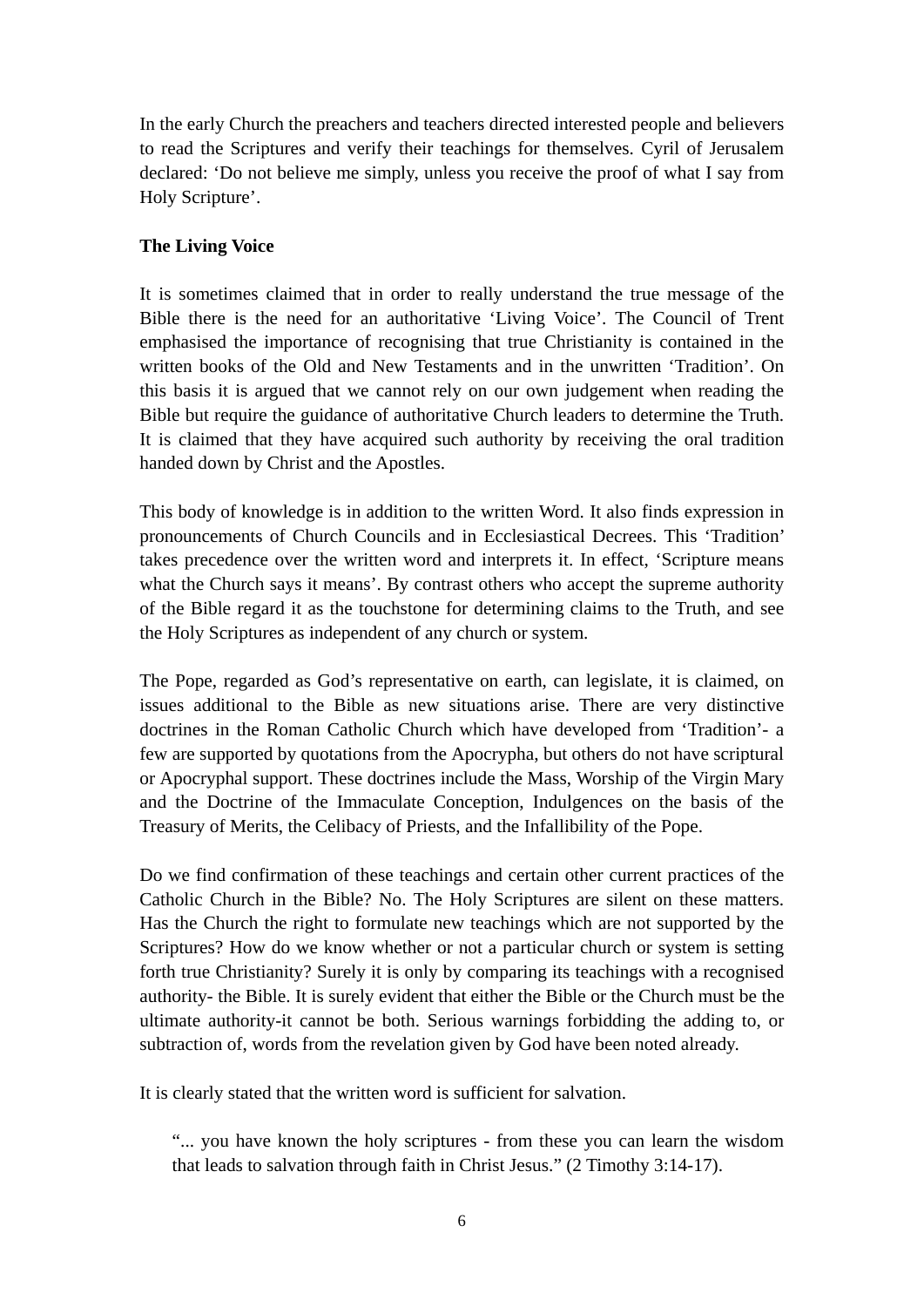Consider the example of those people at Berea who were interested in the Apostles' teachings.

"Here (Berea) the Jews were more open-minded than those in Thessalonica, and they welcomed the word very readily; every day they studied the scriptures to check whether it was true. Many Jews became believers ..." (Acts 17:11-12).

Here was a situation where the Apostles were preaching from the Old Testament scriptures with Spirit-guided authority, and yet these ordinary people in Berea are commended by Luke for going to the trouble to check whether what Paul and Silas were saying agreed with the written word! These common people were acting responsibly. The Bible is to be accepted as the only authoritative basis of faith and practice. As one writer has said: "The voice of heaven is heard in the printed sentences of God's word in the Scriptures, and nowhere else".

## **Jesus and the Bible**

Jesus quoted from all parts of the Old Testament and endorsed its authority. He repeated emphatically that the Old Testament forecast the very details of his life and death. Everything that happened to him was fulfilment of these prophecies. These predictions were scattered throughout the Old Testament scriptures - Luke 24:25-27.

In the Sermon on the Mount, Jesus quotes extensively from the Old Testament and emphasises the principles underlying the various commandments - Matthew chapters 5-7.

Throughout the Gospels there is a record of Jesus acceptance of the Jewish Scriptures. He emphatically proclaimed the infallibility of the written word, for He stated 'scripture cannot be rejected' - John 10:35.

Jesus did not rebuke men for knowing the Scriptures, He criticised them for not allowing the words to influence their everyday lives.

Throughout his ministry he quoted from the Old Testament. During the series of temptations in the wilderness Jesus answered the tempter three times by quoting directly from the written word, prefaced by 'Scripture says ... ' Matthew 4. At the end of his Gospel the Apostle John has these remarkable words:

"There were many other signs that Jesus worked and the disciples saw, but they are not recorded in this book. These are recorded so that you may believe that Jesus is the Christ, the Son of God, and that believing this you may have life through his name". John 20:30-31.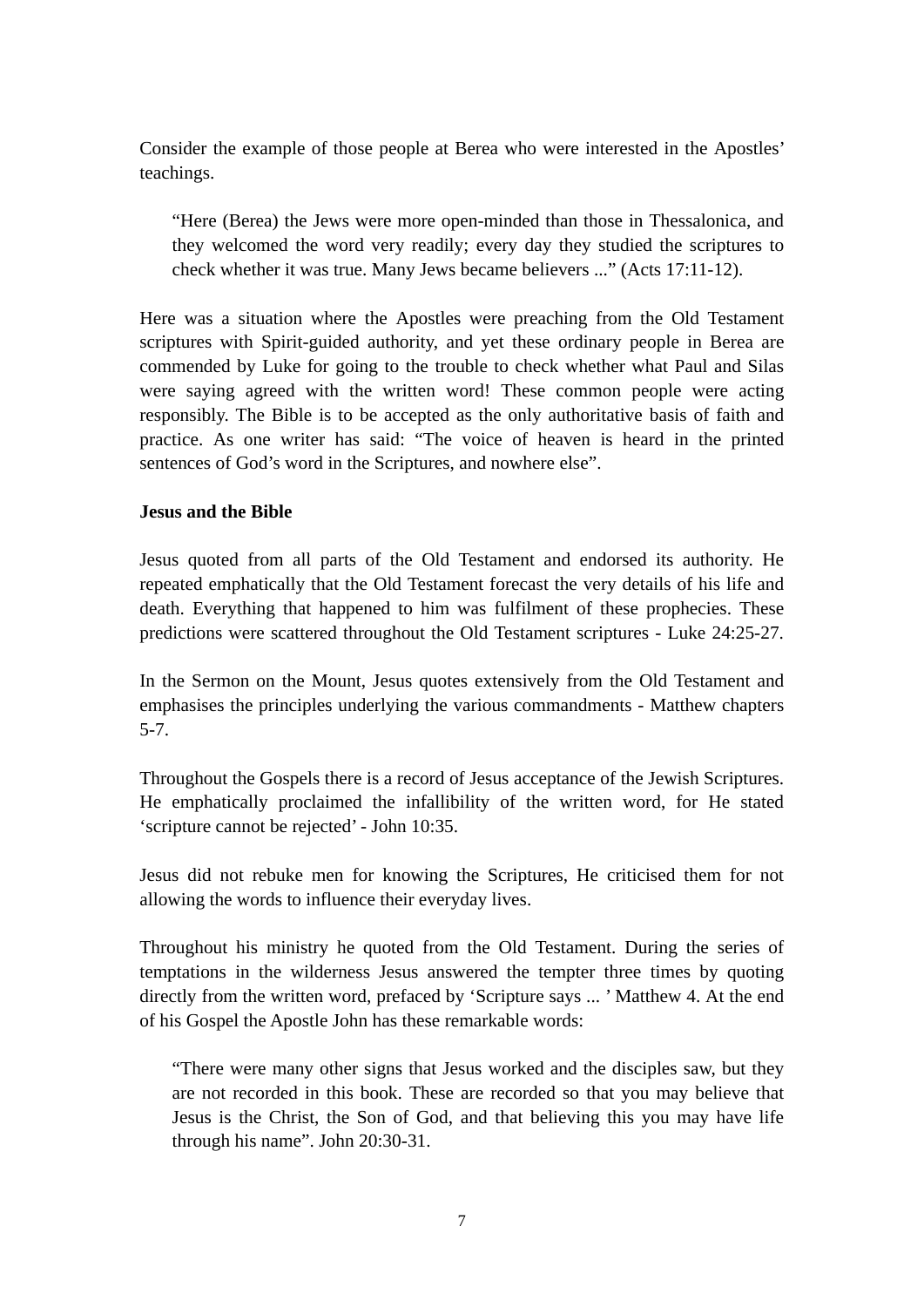What a testimony to the supremacy of the written Word! It contains all the information that is necessary for salvation.

Later the Apostle John received a revelation from Jesus Christ and noted:

"John has written down everything he saw and swears it is the word of God guaranteed by Jesus Christ, ..." Revelation 1:2.

These words are extremely significant, for at the end of the Revelation John records these words of Jesus:

"This is my solemn warning to all who hear the prophecies of this book; if anyone adds anything to them, God will add to him every plague mentioned in the book; if anyone cuts anything out of the prophecies in this book, God will cut off his share of the tree of life and of the holy city, which are described in the book." Revelation 22:18-19.

# **What is Truth?**

There was a multi-racial assembly at the trial of Jesus. Pilate asked the question - "What is truth?" It appears that it was not just an 'off the cuff' enquiry. Pilate was cunning. He knew that there would be a marked but contrasting response to his query from the Jews and Greeks who were present at this trial. The Jewish people believed that "Truth" was revealed to men and women by the God of Israel, Who had made Himself known by inspiring men to write down the truths which He revealed. The Greeks, on the contrary, believed that Truth' was acquired by the development and refinement of men's minds. The use of reason and logic would enable men to arrive at 'The Truth'. So when Pilate raised this question it is more than likely that bitter disputes broke out amongst the assembly. There would be those who accepted inspiration and revelation, and others who professed the superiority of human philosophy.

In the context of our present discussion, what is the response today to Pilate's question? The one who believes in the authority of the Word of God follows the fundamental Jewish idea and accepts that Truth can only come by revelation from God Himself. The Roman Catholic position appears to combine the Jewish and Greek ideas. There is a revelation from God the Creator, but there is also the work of men of the church through theology and philosophy to interpret the Bible. These works of men have been elevated by the Roman Catholic Church and are highly regarded as 'Tradition'. We are confident that Jesus and the Apostles of New Testament times followed the practice of the Jewish prophets and accepted the sole authority and superiority of the Scriptures.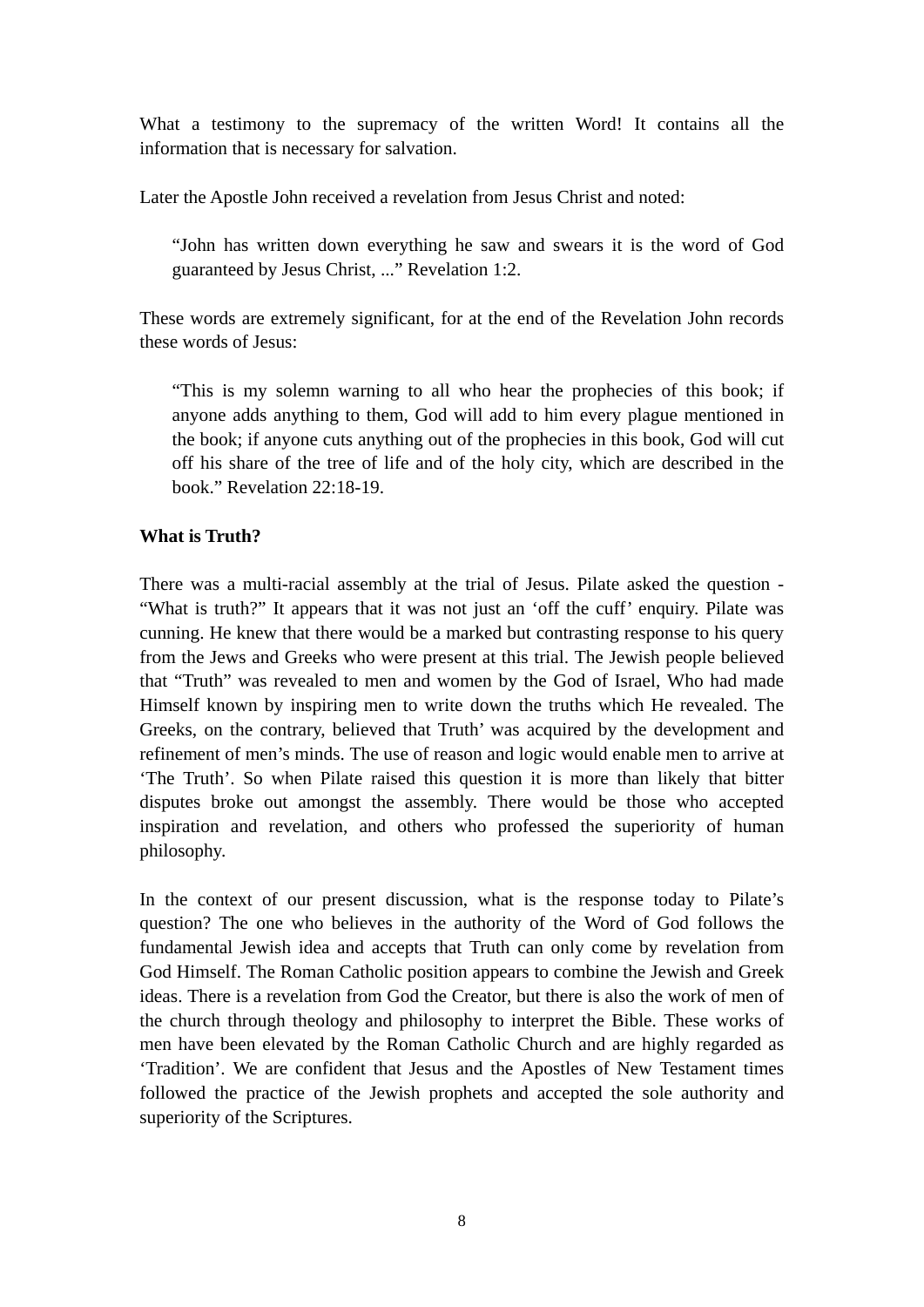## **The Authority and Power of Jesus**

In the Gospels we read of Jesus having power and authority, but the Jewish leaders questioned the way in which Jesus was able to perform miracles:

"Tell us" they said "what authority have you for acting like this? Or who is it that gave you this authority?" - Luke 20:2-6

The phrase 'power and authority' is used in the Scriptures in a particular way. It is employed in the sense of one having the ability and approval to do certain things. The various miracles which Jesus did were demonstrations of His power. These acts impressed the ordinary people, who were also astounded by His teachings. However, it is one thing to have the ability and power to perform particular acts, but one may not have the right to behave in that way. (We may have the power to stop traffic by placing obstacles on a main thoroughfare, but most of us don't have the right to cause such havoc). Jesus had right on His side. In the Gospels it is recorded that God the Father granted authority to Jesus to forgive sins and execute judgement. Supreme authority was invested in the Son. Luke 5:21-25, John 5:19-23.

Consider the various aspects of authority. One may exercise authority over another person. During his first advent Jesus did not exercise this type of authority in any formal sense. The second advent will be the time for Jesus to rule as King over all the earth from Jerusalem. Secondly, profound knowledge of a specific subject by someone may be described as 'Mr. A being an authority on butterflies or gymnastics'. Then there are those who are authorities at certain activities, that is, they demonstrate a practical ability.

These aspects may be completely separate. (For example, someone who is an authority on gymnastics may be confined to a wheelchair and unable to do any physical exercise). Jesus was a superior authority for he was capable of demonstrating all three aspects of perfection. God gave him authority and power over men. He was an authority on the Old Testament scriptures. The Jewish leaders were astonished when as a twelve year old boy he was able to talk authoritatively about the Jewish Bible. He was also a brilliant preacher who followed the line of the Old Testament prophets, and it is reasonable to assume that, in his earlier life, he had been a good carpenter. At the crucifixion Pilate put a name plate above his cross - 'Jesus the Nazarene, King of the Jews'. The 'right and authority' of Jesus as King was acknowledged by a Roman ruler! In the future Kingdom of God on earth Jesus will reign until he has put down all other authorities and powers - 1 Corinthians 15:24-28.

# **Peter's Confession**

The miracle and teachings of Jesus aroused great interest and controversy. Jesus asked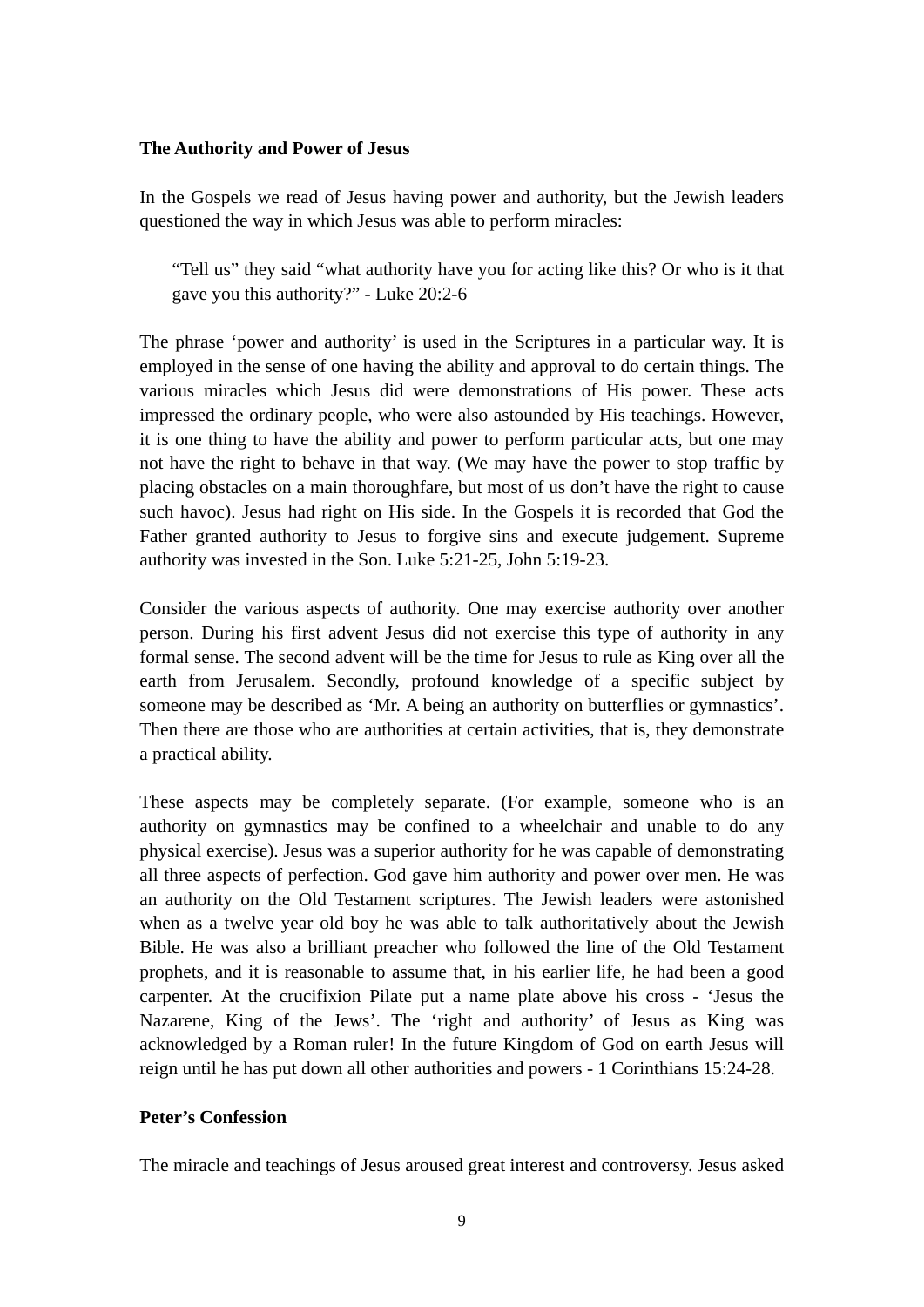his disciples, "Who do people say the Son of Man is?" They recounted that some thought that he was John the Baptist, others that he was Elijah or another of the Old Testament prophets. There were various hunches and opinions which indicated that the public recognised that he was someone greater than the humble carpenter of Nazareth. Jesus then turned the question directly on to his disciples, "... Who do you say I am?" Peter immediately made the dogmatic statement.

"You are the Christ... the son of the living God". (Mathew 16:13-20)

This confession of Peter has given rise to claims and counter claims. However, it is beyond question that the Lord's reply is a significant play on words.

"You are Peter, and on this rock I will build my church".

If we inserted the Greek words we would read

"You are Petros and upon, this Petra I will build my church". Petros is the name of a person and it is a masculine word. Petra means rock (i.e. a strata or mass of rock) but it is a feminine word in Greek. (See "Young's Analytical Concordance to the Bible"). A crude paraphrase of the statement could read - 'You are Mr. Boulder and upon this Miss Rock I will build my church". Seen in this way it is clear that the Lord is stating that it is Peter's confession of faith: "You are the Christ", that is the foundation on which the Christian Church is established.

It is significant that Mark, who was a close associate of the Apostle Peter does not record in his Gospel account the remark about the rock. In Mark the confession is followed by a rebuke, not a commendation. If Peter is claimed to be 'The Prince of the Apostles' on the basis of Christ's statement, why is he rebuked by his Lord? Peter was described by Jesus as Satan - an adversary or stumbling block, because he denied that Jesus could die- Mark 8:27-33. Peter's judgement was not infallible.

# **Peter and the Keys**

Jesus promised the keys of the Kingdom to Peter. Does this indicate that he was favoured above the other disciples? If we look closely at the account in Matthew 18, we see that when Jesus was talking to the disciples this same privilege is conferred on them also - verses 1 and 18-20, so how can it be said that Peter was superior to the others? And it is surely striking that in chapter 23:2-4 and 12 we read that the Scribes and Pharisees also had this power.

So what was this power? It was the ability and right to announce the news of God's coming Kingdom and how men and women could be prepared for Christ's reign on earth. The Scribes and Pharisees had the Word of God and they knew God's plan of salvation, but they misused the sacred knowledge - they did not turn the key to the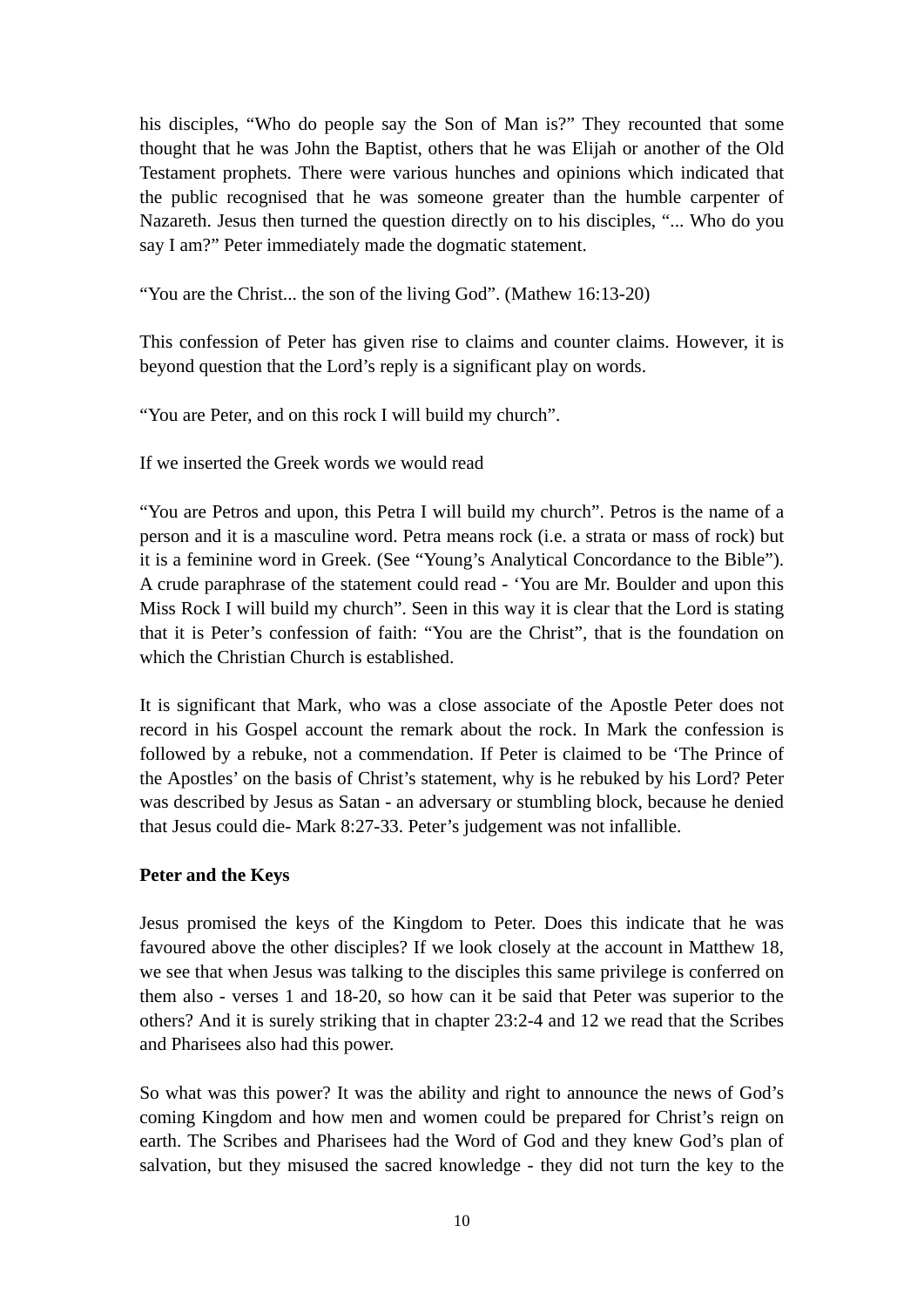advantage of the people. They withheld truth from the people and in effect shut the gates to the Kingdom in the faces of men and women. "Alas for you lawyers who have taken away the key of knowledge! You have not gone in yourselves, and have prevented others going in who wanted to". Luke 11:52.

When Jesus responded to Peter's confession of faith and made his renowned remark - "You are Peter ...." and promised him the keys, he said to Peter, and later to the other disciples, that 'things' (not persons) were to be bound or loosed -'whatever' not whomsoever. Mathew 16:19. The keys were symbolic of authority.

Upon Peter and the other disciples was conferred the authority to preach the Good News of the Kingdom of Heaven. The power of the keys is very closely related to the idea of 'binding and loosing'. The Jewish Scribes loosed or bound when they declared a thing permitted or forbidden, lawful or unlawful. Mathew 18:15-18 shows that the power of binding and loosing included those of excommunication and reconciliation. (N.B. By the time this gospel was written Gentiles had already been admitted as disciples).

## **Apostolic Succession**

Some claim that there is a clear line of descent from the Apostle Peter to the present Pope. However, the first Apostles were special, and could not be succeeded by others, whoever they might be. The early Apostles saw Jesus and conversed with him. They were witnesses of our Lord's crucifixion and resurrection - 1 Corinthians 15:1-11. The Apostles were chosen and ordained by the Lord, and authorised by him to forgive and retain sins, and demonstrate great power. John 20:19-23.

Therefore it is reasonable to assert that after the ascension of Jesus no man could qualify for apostleship unless the Lord appeared to him. The Lord appeared to Paul on the road to Damascus. In later years Paul wrote: "You have seen done among you all the things that mark the true apostle, unfailingly produced: the signs, the marvels, the miracles." 2 Corinthians 12:12.

It is also reasonable to ask: "What evidence is there today of the exhibition of these tremendous powers by those who claim to be the true successors to the Apostles of the First Century?" There is no evidence in the New Testament of Apostleship being handed on to the next generation. However, it is reasonable to recognise that the notion of Apostolic Succession may be viewed essentially as a succession to the original teachings and practices of the Apostles. Once there is a departure from the original faith then succession breaks down. Originally there were several presbyters (elders) in a local Christian Community, but later it became the practice to have one bishop who presided over the church in an entire region. The separation of clergy from laity became definitive - but this development did not have scriptural support.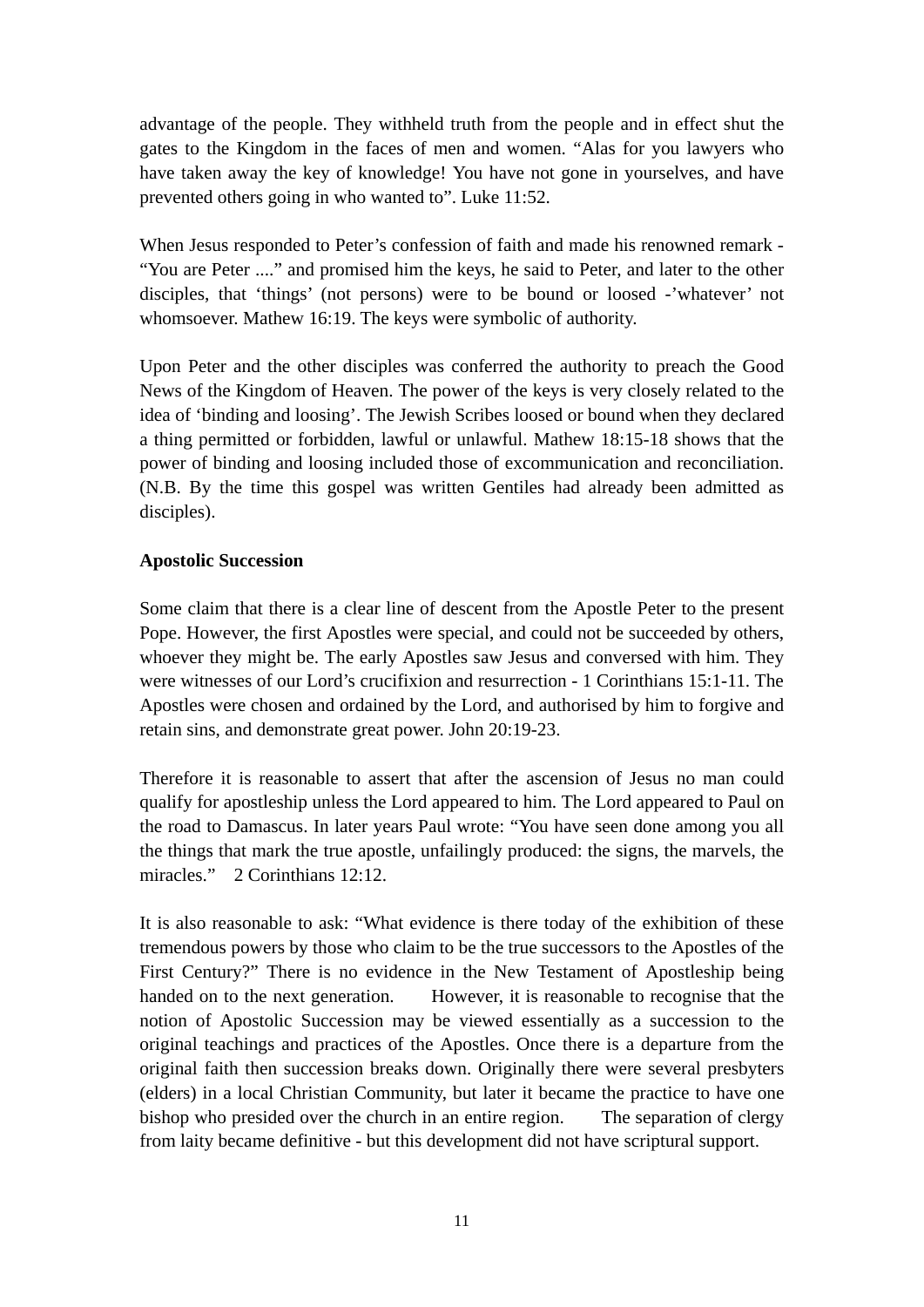What evidence is there to support the view that Peter was the superior and unquestioned leader of the early Church in respect of both doctrine and morals? It has already been noted that Peter's judgement on the basic tenet of Christian faith - 'the sacrifice of Christ' - was fallible. In the proceedings at the Council of Jerusalem the Apostle James takes precedence over Peter - Acts 15. The Apostle Paul rebuked Peter over Peter's attitude to Gentile believers - Galatians 2:11-14. Most important of all are Peter's own words in his First Letter. In chapter 2 he declares that Jesus Christ is the foundation stone of the Church, and in the last chapter he disclaims any unique authority for himself, decries dictatorship, and encourages humility - 1 Peter 2:1-8, and  $5 \cdot 1 - 7$ .

The practice of laying on of hands is often associated with the maintenance of a link from New Testament times. The term is used in both the Old and New Testaments with several associations and related meanings. In general, it is associated with the bestowal of blessings, the indwelling of the Holy Spirit, the commissioning of disciples for special tasks, and in healing.

# **The Foundation of the Early Church**

The Church is often associated with the idea of being an earthly dwelling place for the God of Heaven. In this respect many people think of a Church as a special building dedicated to the worship of God. In the Old Testament there is evidence of buildings being used as a meeting place for worshippers to meet with their God. The tabernacle was a moveable tent which was designed by God and was used by the Israelites in their journey through the wilderness to the Promised Land. The first Temple was built by Solomon in Jerusalem according to God's design.

In the time of Jesus, Herod's Temple in Jerusalem was the centre for the Jewish religion and there were numerous synagogues in Palestine and elsewhere. To the ordinary Jew the massive and ornate Temple building would be regarded as indestructible, but Jesus said that the Temple would be razed to the ground - Luke 21:5-6. In connection with Jesus' prophecy, we note the words of Stephen and Paul "... the Most High does not live in a house that human hands have built" and "God ... does not make his home in shrines made by human hands" (Acts 7:48; 17:24).

The important principle which operates throughout history is that God determines how and where He will be worshipped by man. In the time of Christ, under the apostles, and for a long period afterwards - probably until well into the third century the early Christians did not have church buildings.

In the New Testament the original Greek word ecclesia is translated church in most English versions of the Bible. It always means an assembly of people – a fellowship, and cannot mean a building. And yet there are several references in the New Testament to a house and temple as God's dwelling place, but we can understand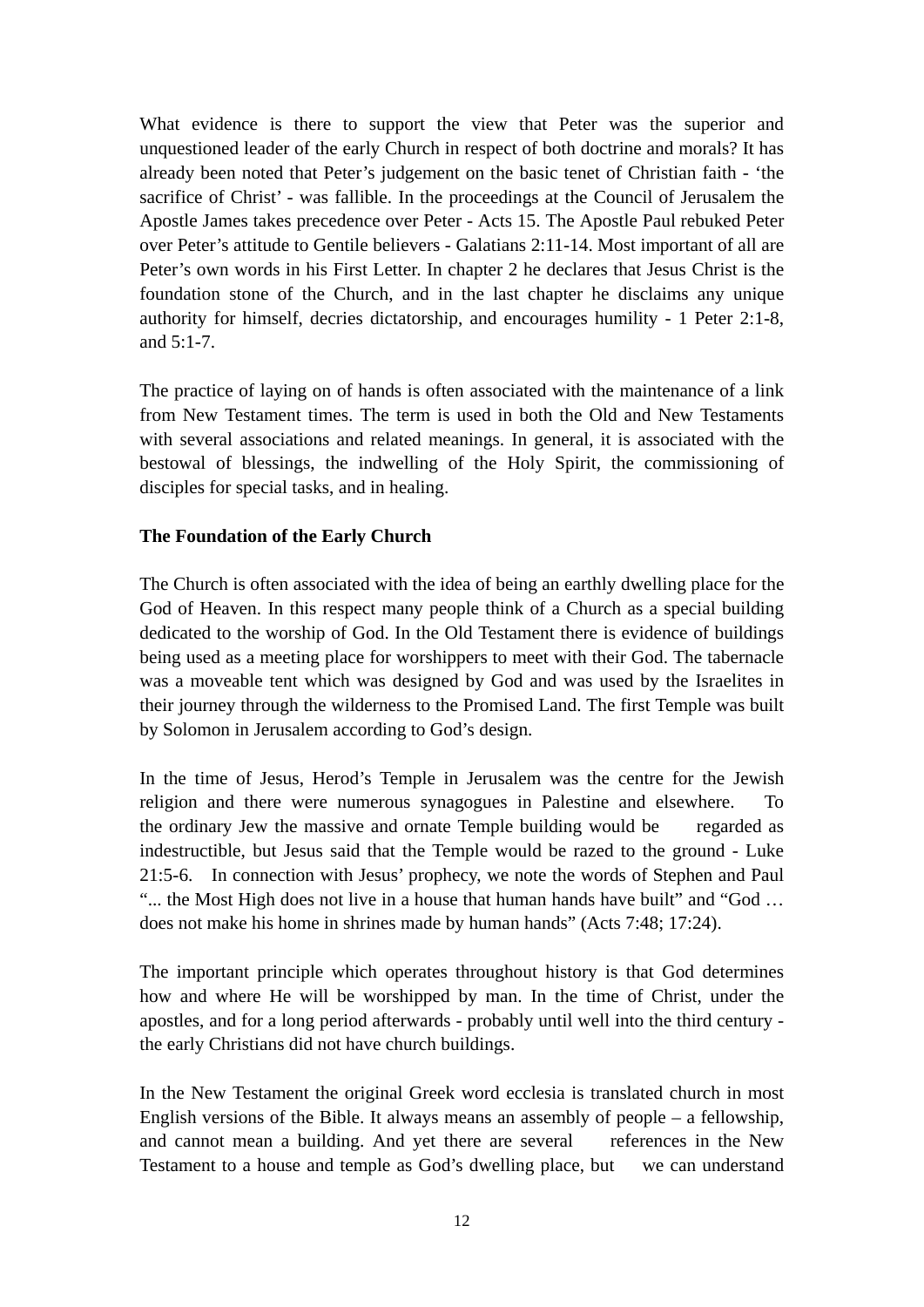that some of these references are not meant to be literal. Consider the Apostle Peter's own statement about the Ecclesia. He portrays the Church as being made up of living stones, and obviously he is referring to believers. He describes Jesus Christ as the keystone of this building (1 Peter 2:4-8). In his letter to early Christians at Ephesus the Apostle Paul contrasts their association with God and Christ before and after conversion. He speaks of the privileges accorded to Christians – "... you are citizens like all the saints, and part of God's household. You are part of a building that has the apostles and prophets for its foundations, and Christ Jesus himself for its main cornerstone. As every structure is aligned on him, all grow into one holy temple in the Lord: and you too, in him, are being built into a house where God lives, in the spirit." (Ephesians 2:19- 22).

The church was an association of believers. How did men and women come to believe? By the word of God. (See Isaiah 55 and Romans 10). The preaching of the apostles was a fulfilment of the teaching of the Old Testament. It is very significant that the emphasis in the New Testament witness is upon the authority of the scriptures rather than on Apostolic authority. The scriptures were provided by God who employed inspired men. Note that in Revelation 1:1 the Divine message came from God to Christ and from Christ himself to the Church via the Apostle John.

## **Warnings about false teachers**

One of the most important features of Jesus' ministry, which must not be overlooked, was his scathing condemnation of the religious leaders of his day. He was very critical of the way in which so much attention was devoted to tradition and to the ritual aspects of religion. In New Testament times the Jews had a great body of tradition - a vast collection of human teachings and commentaries on the Holy Scriptures especially on the Law of Moses. These works were highly prized by the Jewish authorities and they gave this literature preference over the Divine Scriptures.

"So these Pharisees and scribes asked him, 'Why do your disciples not respect the tradition of the elders but eat their food with unclean hands?' He answered, 'It was of you hypocrites that Isaiah so rightly prophesied in this passage of scripture: 'This people honours me only with lip - service, while their hearts are far from me. The worship they offer me is worthless, the doctrines they teach are only human regulations. You put aside the commandment of God to cling to human traditions.' And He said to them, 'How ingeniously you get round the commandment of God in order to preserve your own tradition!'....In this way you make God's word null and void for the sake of your tradition which you have handed down. And you do many other things like this' - Mark 7:5-9 and 13.

This is not an isolated passage from the Lord's teachings. Matthew records a lengthy and more scathing attack by our Lord on the hypocrisy of the Jewish leaders (See Matthew chapter 23). The question which faces us today is: 'To what extent do Jesus'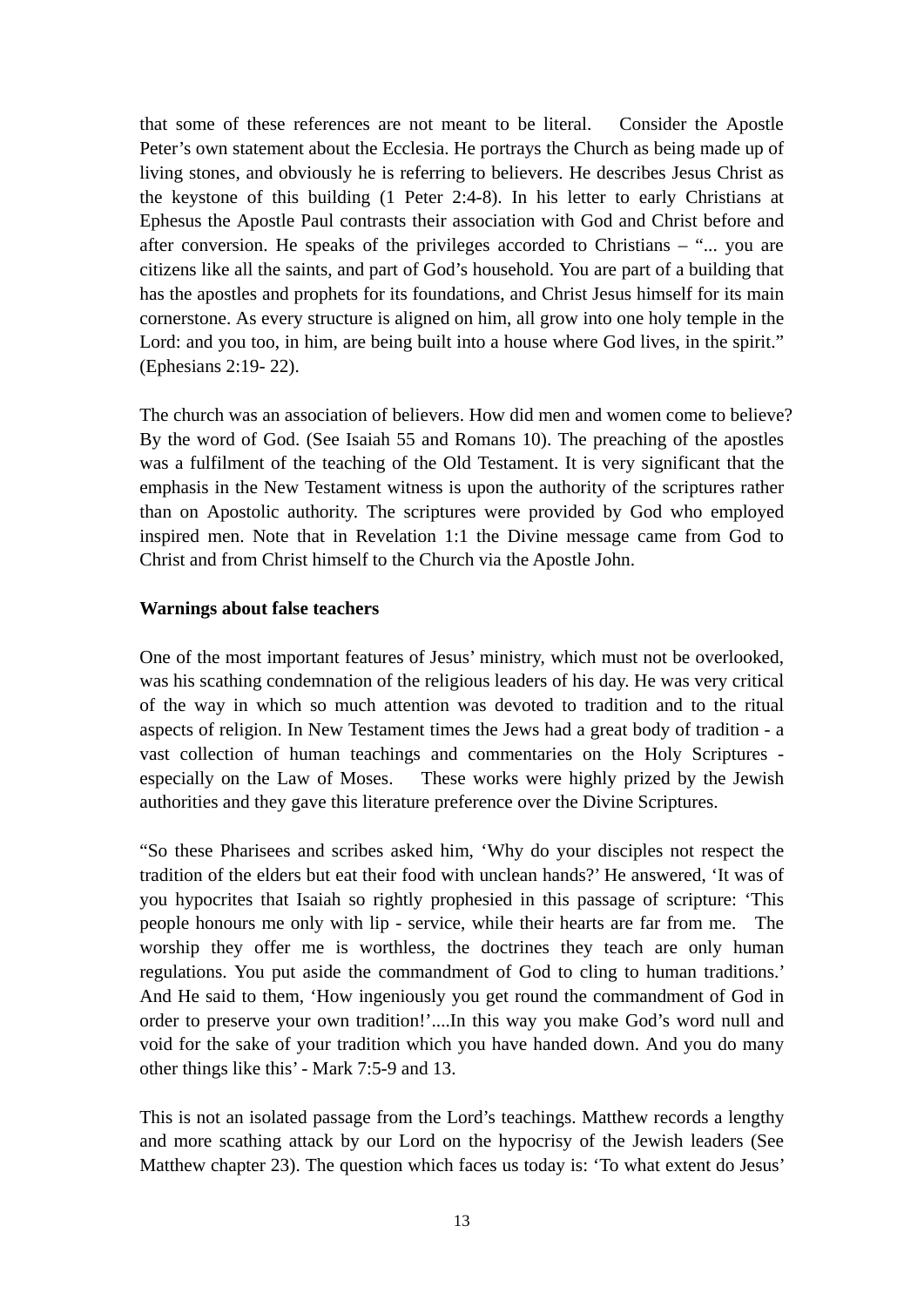words apply to situations prevalent now?' Besides these severe comments on the religious practices current in the First Century, Jesus warned that there would be a departure from the truth taught by him and his disciples. There can be no doubt about the severity of these warnings and forecasts. "Beware of false prophets who come to you disguised as sheep but underneath are ravenous wolves" (Matthew 7:15).

The Apostle Paul was also concerned about future problems which he knew would face the early Church. When he left Ephesus for the last time he counselled the elders there with these words:

"Be on your guard for yourselves and for all the flock of which the Holy Spirit has made you the overseers, to feed the church of God, which he bought with his own blood. I know quite well that when I have gone, fierce wolves will invade you and have no mercy on the flock. Even from your own ranks there will be men coming forward with a travesty of the truth on their lips to induce the disciples to follow them. So be on your guard ...." (Acts 20:28-31).

This forecast made by Paul came true before very long. In his letter to the churches in Galatia the Apostle expresses astonishment that some of the believers there were leaving the Christian community which he had established on his missionary journey. The preaching of 'another gospel' by some believers was causing serious confusion and disruption. Paul is forthright in his criticism.

"... if anyone preaches a version of the Good News different from the one you have already heard, he is to be condemned." - Galatians 1:9.

The Apostle Peter also warned that there would be false teachers in the early Church, just as there were false prophets in Old Testament times, and that these men would disrupt the Way of Truth - 2 Peter 2:1-3.

It is to be noted that in the main, these warnings referred to the infiltration of false teaching -Christianity was to be corrupted from within its own body!

# **Our Responsibility**

The Bible is the only source of authority. Its principles are unchanging and everlasting. The scriptures provide a secure foundation for faith. Let us emphasise that the Holy Scriptures are God's revelation to man - they open up the way of salvation and are intended to reveal, not conceal, the purpose of God. The Bible contains all that is necessary for salvation.

What is our responsibility then? Men and women possess the potential for good and evil. We have the free will to exercise choice in this world. It is important to reinforce the point that, when Jesus and the Apostles were preaching, they always appealed to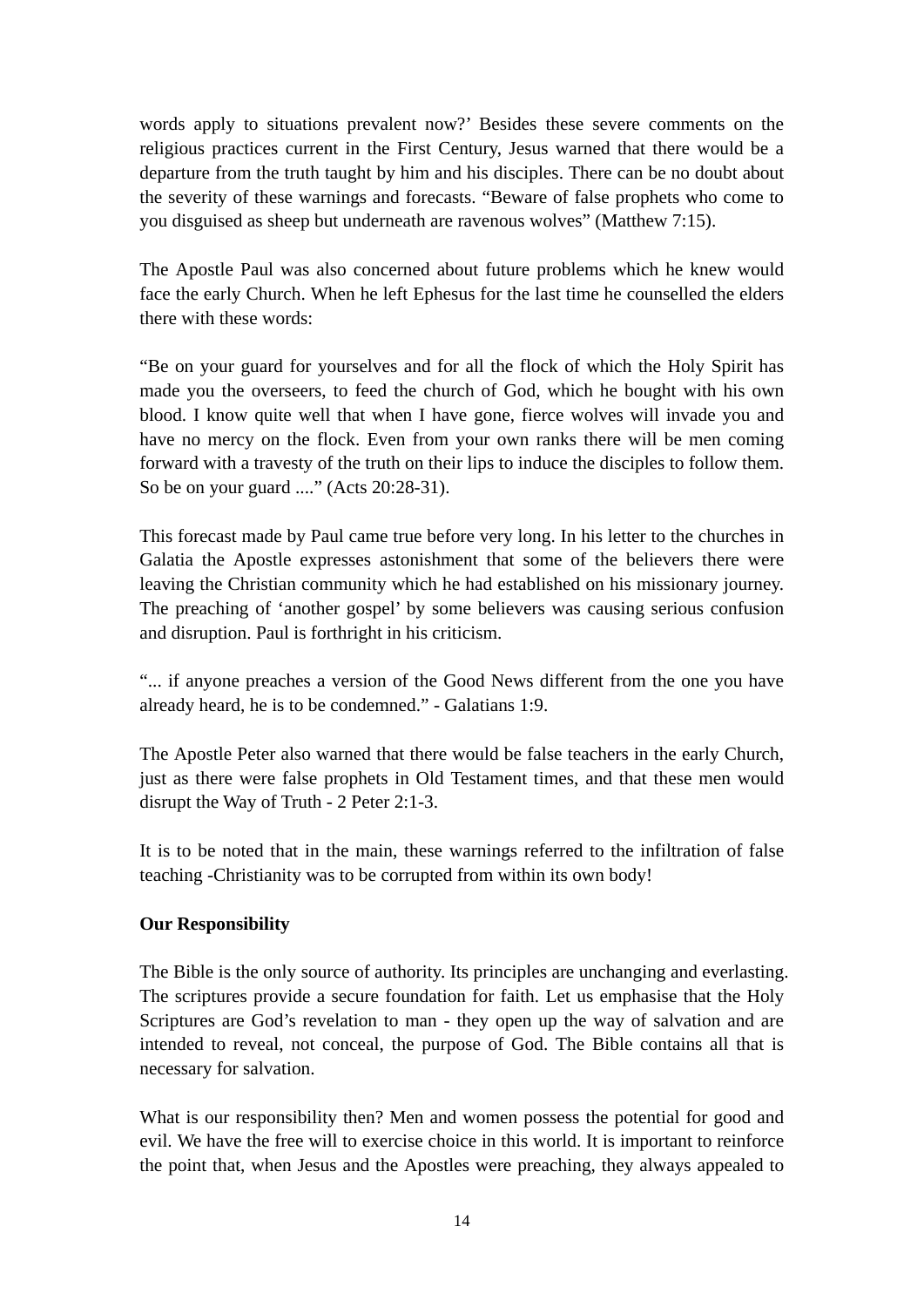the written authority of the Holy Scriptures. The oral tradition was not given superior authority.

After his resurrection Jesus spoke to the disciples about the Scriptures:

"Then, starting with Moses and going through all the prophets, he explained to them the passages throughout the scriptures that were about himself ... 'everything written about me in the Law of Moses, in the Prophets, and in the Psalms, has to be fulfilled'. He then opened their minds to understand the scriptures ..." Luke 24:27, 44 and 45.

When Paul was at Thessalonica he went into the synagogue and reasoned with the congregation from the scriptures. On leaving that city he moved on to Berea and again taught in the synagogue. Luke's account of his experience there is very instructive for he commended the Jews for their diligence in comparing the Apostle's preaching with Old Testament writings:

"Here the Jews were more open-minded than those in Thessalonica, and they welcomed the word very readily; everyday they studied the scriptures to check whether it was true" - Acts 17:11.

These people were following the scriptural principle "Come now and let us talk over" - Isaiah 1:18.

The Apostle Paul made repeated appeals to the Holy Scriptures using the phrase "Scripture says". It is obvious from the accounts in Acts that Paul was at pains to emphasise the importance of the written word. He wrote to Timothy:

"... ever since you were a child, you have known the holy scriptures - from these you can learn the wisdom that leads to salvation through faith in Christ Jesus. All scripture is inspired by God and can profitably be used for teaching, for refuting error, for guiding people's lives and teaching them to be holy. This is how the man who is dedicated to God becomes fully equipped and ready for any good work" (2 Timothy 3:15-17).

The Apostle James states:

"... (God) made us his children by the message of the truth" (James 1:18)

The Apostle Peter declares that the believer is born by the Word of God:

"... your new birth was not from any mortal seed, but from the everlasting word of the living and eternal God... What is this word? It is the Good News that has been brought to you" (1 Peter 1:23-25).